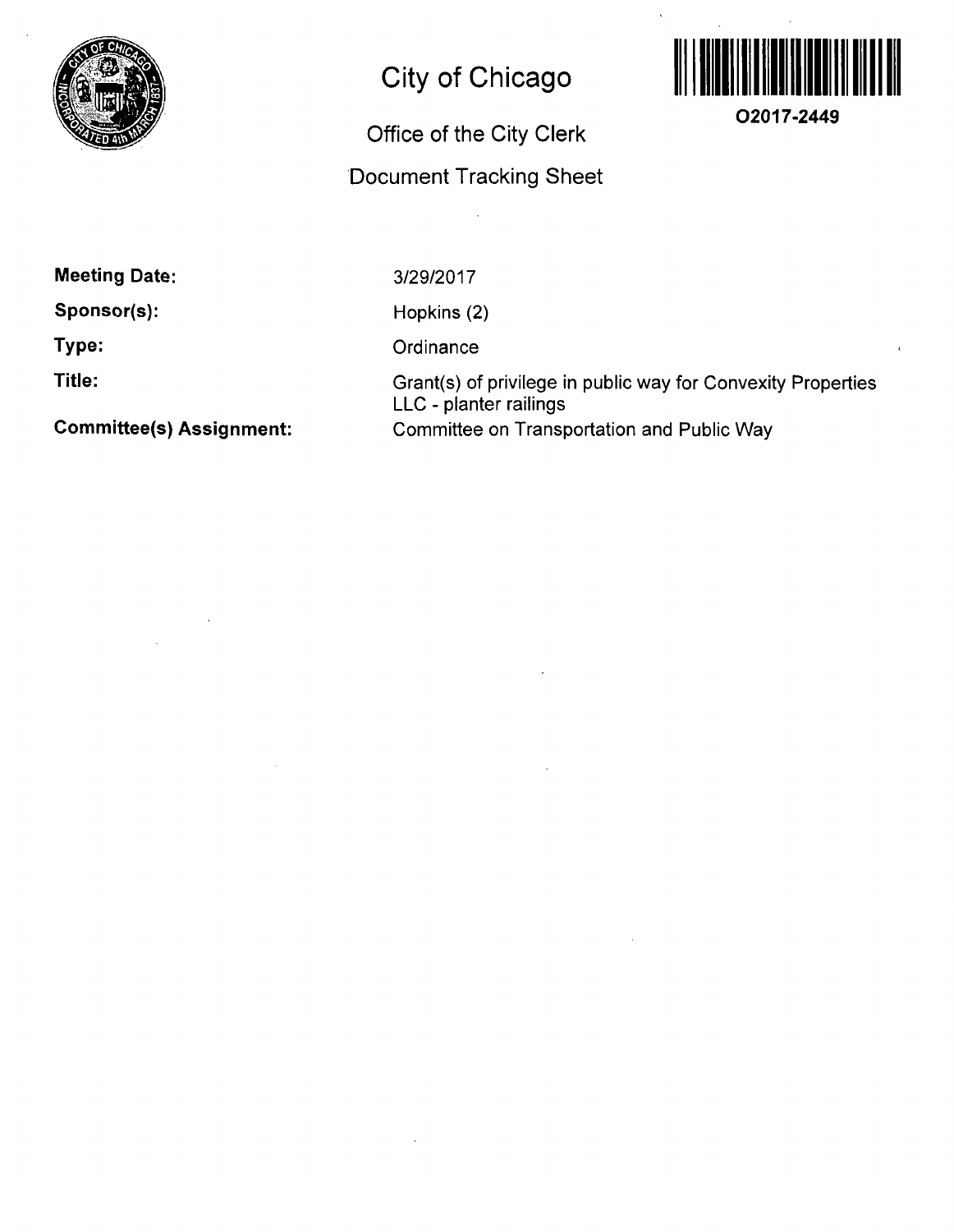**ORDINANCE** CONVEXITY PROPERTIES, LLC Acct. No. 369492 - 3 Permit No. 1126252

Be It Ordained by the City Council of the City of Chicago:

SECTION 1. Permission and authority are hereby given and granted to CONVEXITY PROPERTIES, LLC, upon the terms and subject to the conditions of this ordinance to construct, install, maintain and use two (2) Planter Railling(s) on the public right-of-way for beautification purposes adjacent to its premises known as 1118 N. State St..

Said Planter Railling(s) at N. State Street measure(s):<br>One (1) at thirty-eight (38) feet in length, and one (1) foot in width for a total of thirty-eight (38) square feet.

Said Planter Railling(s) at N. State Street measure(s):

One (1) at thirty-nine (39) feet in length, and one (1) foot in width for a total of thirty-nine (39) square feet.

Grantee must allow the required clear and unobstructed space for pedestrian passage at all times per rules and regulations approved by the Department of Transportation.

The location of said privilege shall be as shown on prints kept on file with the Department of Business Affairs and Consumer Protection and the Office of the City Clerk.

Said privilege shall be constructed in accordance with plans and specifications approved by the Department of Planning and Development and Department of Transportation (Division of Project Development).

This grant of privilege in the public way shall be subject to the provisions of Section 10-28-015 and all other required provisions of the Municipal Code of Chicago.

The grantee shall pay to the City of Chicago as compensation forthe privilege #1126252 herein granted the sum of zero (\$.00) per annum in advance.

A 25% penalty will be added for payments received after due date.

The permit holder agrees to hold the City of Chicago harmless for any damage, relocation or replacement costs associated with damage, relocation or removal of private property caused by the City performing work in the public way.

Authority herein given and granted for a period of five (5) years from and after Date of Passage.

Alderman

Brian Hopkins 2nd Ward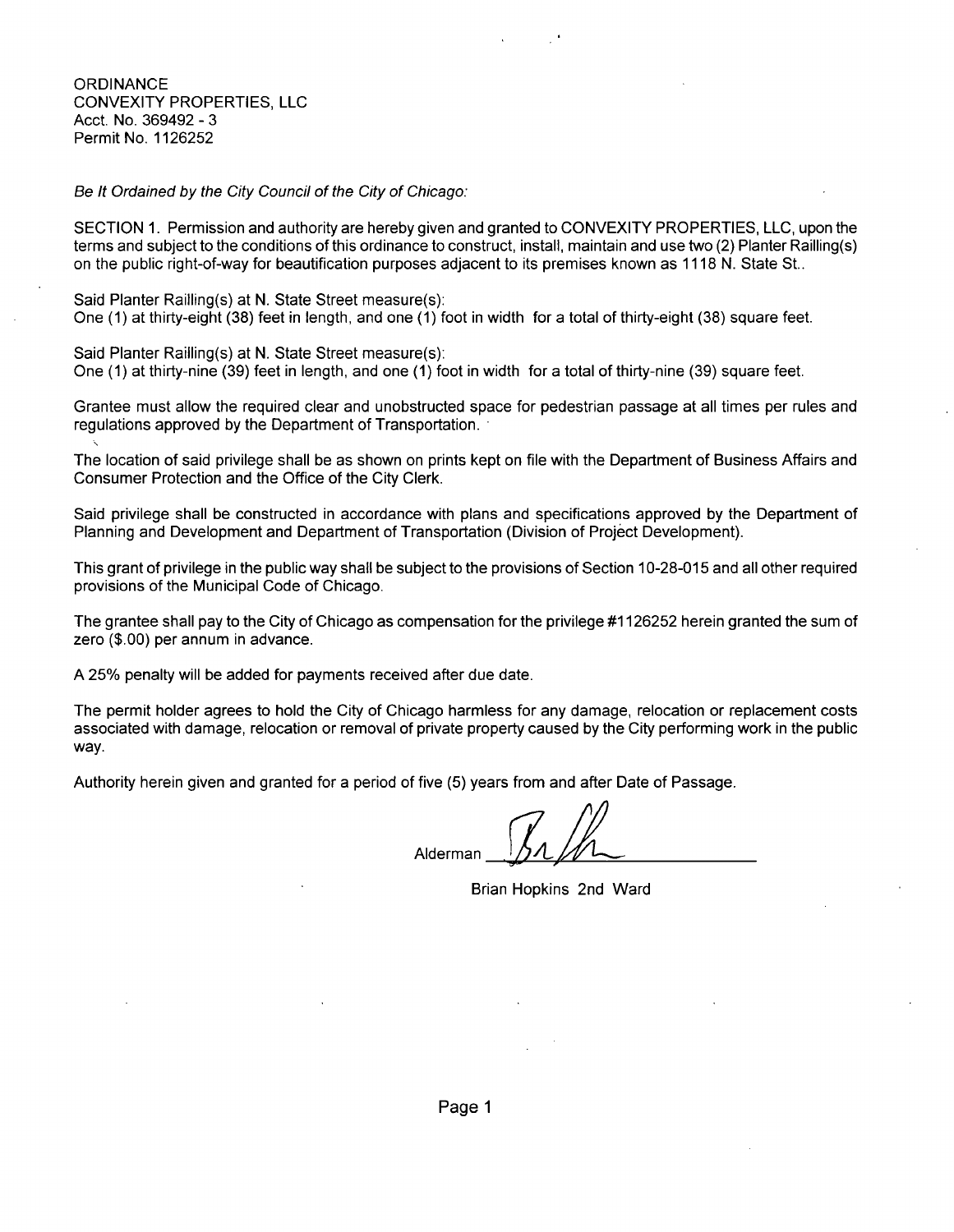

(Page 4 of 5)